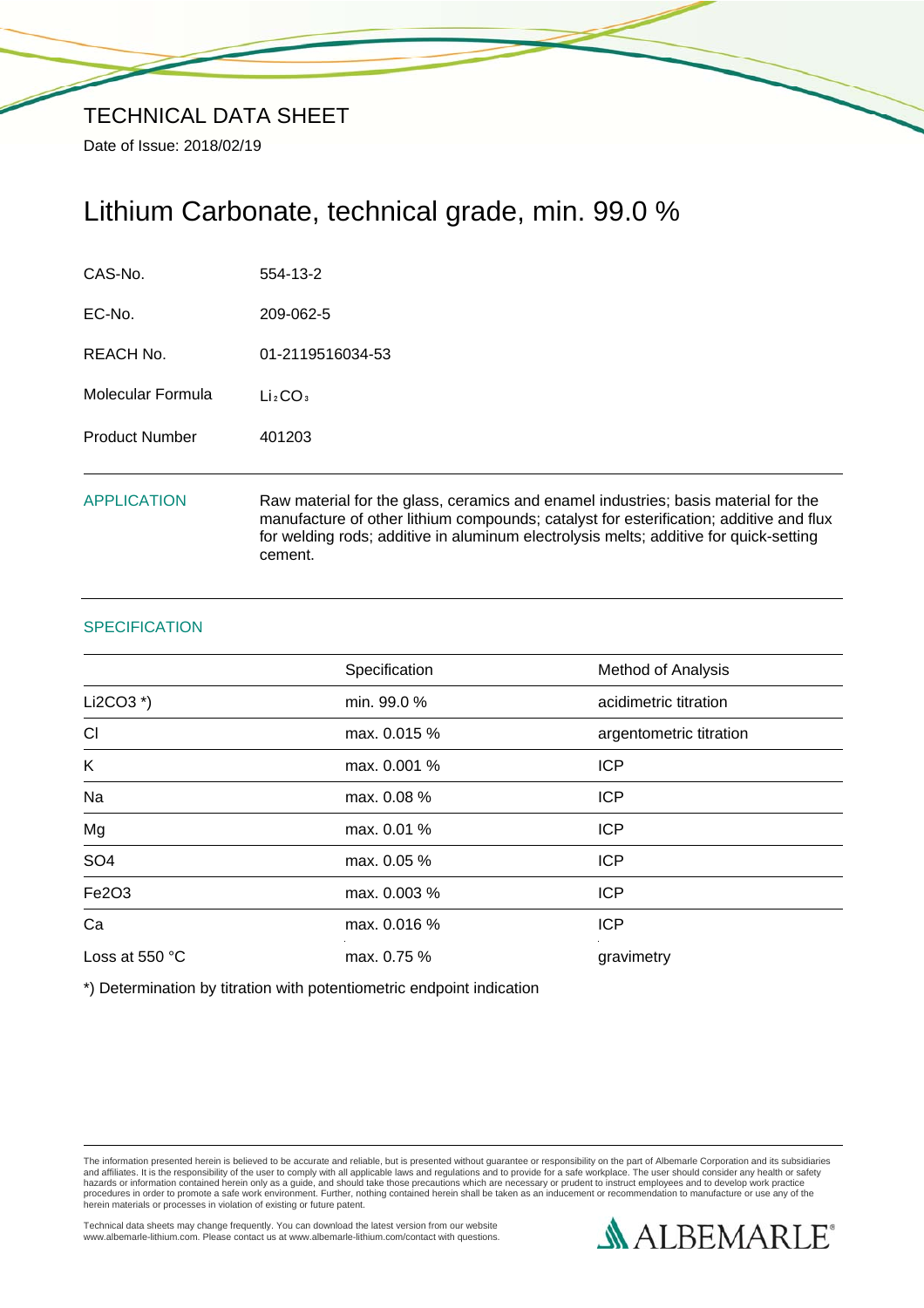## PHYSICAL PROPERTIES

| Appearance                     | fine powder to granular                          |
|--------------------------------|--------------------------------------------------|
| Color                          | colorless                                        |
| Melting point/ range           | 722 °C Method: OECD Test Guideline 102           |
| Boiling point/boiling<br>range | ca. 1,310 °C                                     |
| Density                        | 2.11 g/cm3 at 20 $^{\circ}$ C                    |
| <b>Bulk density</b>            | ca. 430 kg/m3 (401260 - BG <40µm)                |
|                                | ca. 430 kg/m3 (401303 - TG Industrial Grade)     |
|                                | ca. 500 kg/m3 (401223 - TG Fines)                |
|                                | ca. 890 kg/m3 (401203 - TG Compacted)            |
|                                | ca. 940 kg/m3 (401211 - TG Granules)             |
|                                | ca. 950 kg/m3 (401202 - TG Coarse Crystal)       |
| Water solubility               | 8.4 g/L at 20 °C Method: OECD Test Guideline 105 |
| Molecular weight               | 73.89 g/mol                                      |

#### Screen Analysis

| mm              | mesh          | typical              |
|-----------------|---------------|----------------------|
| > 0.840         | $+20$         | $0.3\%$ (max. 0.8 %) |
| $0.420 - 0.840$ | $-20/ +40$    | 47 %                 |
| $0.250 - 0.420$ | $-40/+60$     | 21 %                 |
| $0.149 - 0.250$ | $-60/+100$    | 12 %                 |
| $0.105 - 0.149$ | $-100/ + 140$ | 2%                   |
| $0.074 - 0.105$ | $-140/+200$   | 0.7%                 |
| < 0.074         | $-200$        | 17 % (max. 25 %)     |

Smaller particle size (eg. < 100 or < 40 µm) and granules also available.

Thermal Stability Decomposition: 600 °C

The information presented herein is believed to be accurate and reliable, but is presented without guarantee or responsibility on the part of Albemarle Corporation and its subsidiaries<br>and affiliates. It is the responsibil

Technical data sheets may change frequently. You can download the latest version from our website www.albemarle-lithium.com. Please contact us at www.albemarle-lithium.com/contact with questions.